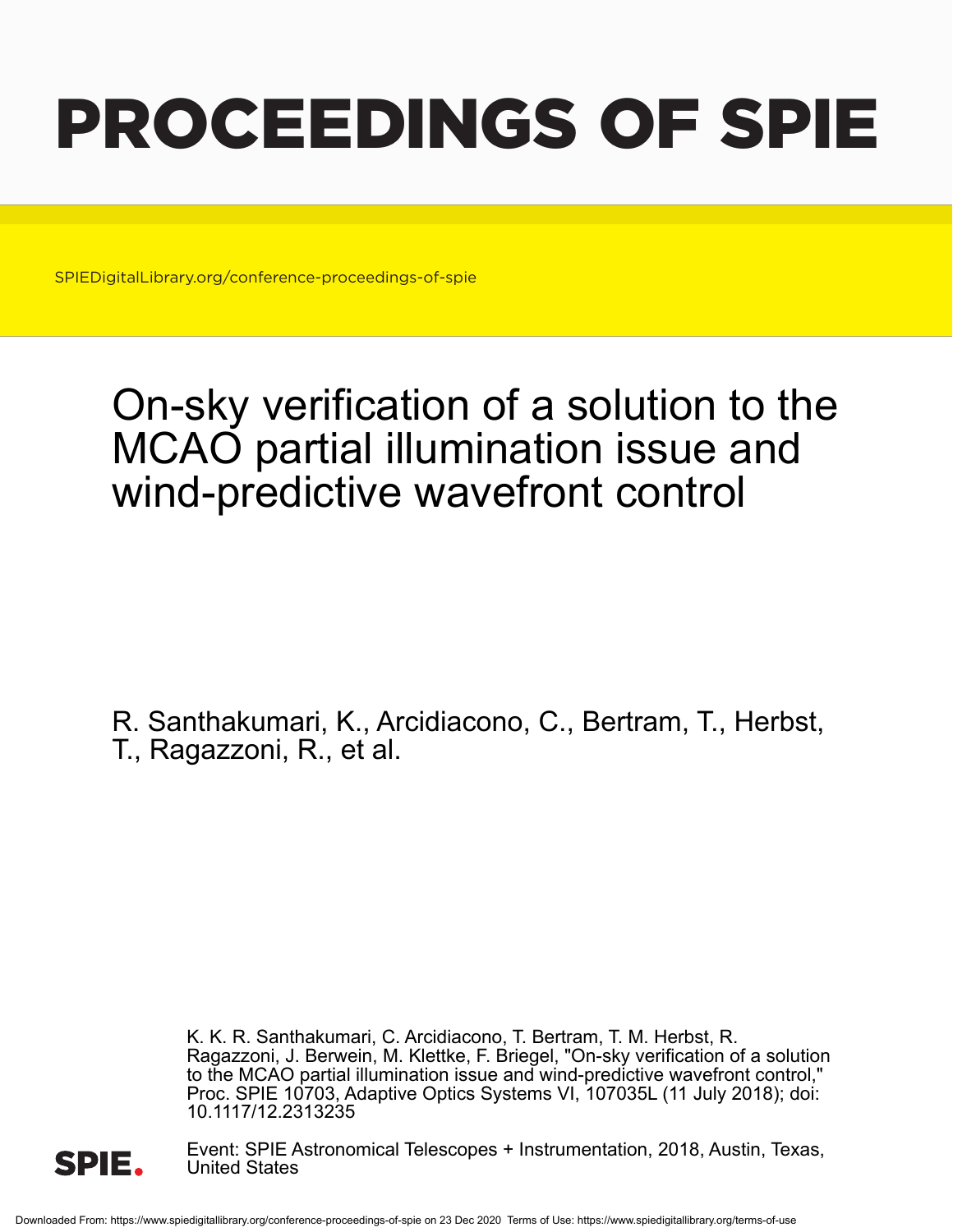### On-Sky Verification of a Solution to the MCAO Partial Illumination Issue and Wind-Predictive Wavefront Control

K. K. R. Santhakumari<sup>a</sup>, C. Arcidiacono<sup>b</sup>, T. Bertram<sup>a</sup>, T. M. Herbst<sup>a</sup>, R. Ragazzoni<sup>c</sup>, J. Berwein<sup>a</sup>, M. Klettke<sup>a</sup>, and F. Briegel<sup>a</sup>

<sup>a</sup>Max-Planck Institute for Astronomy, Königstuhl 17, 69117 Heidelberg, Germany b INAF-Osservatorio Astronomico di Bologna, Via Piero Gobetti, 93/3, 40129 Bologna, Italy c INAF-Osservatorio Astronomico di Padova, Vicolo dell'Osservatorio, 5, 35122 Padova, Italy

#### ABSTRACT

We have tested and confirmed the proper functioning of our solution to the MCAO partial illumination issue in the context of the LINC-NIRVANA (LN) MCAO module, both in the laboratory and on-sky. We present the results in this paper. Availability of direct AO-telemetry for individual layers from the LN MCAO system can be potentially used to improve not only the stability of the independent AO loops, but also the wavefront sensor efficiency. We introduce this idea, called "wind-predictive wavefront control".

Keywords: LINC-NIRVANA, adaptive optics, MCAO, layer-oriented, LBT, partial illumination, wind-predictive control

#### 1. INTRODUCTION

Multi-Conjugate Adaptive Optics<sup>1</sup> (MCAO) systems promise to provide uniform PSF across a wide field of view (FoV), using multiple stars (laser-guide stars (LGS) or natural-guide stars (NGS)). Two (or more) prominent turbulent layers are corrected by the same number of deformable mirrors (DM), which are conjugated to the respective altitudes. "Star-oriented" and "layer-oriented" are the two possible ways of implementing MCAO.<sup>2</sup> Star-oriented MCAO uses the full-cylinder of atmospheric information from individual wavefront sensors (WFS) to computationally estimate (tomographic reconstruction) the wavefront corresponding to the conjugated layer. The corresponding signals are then sent to the respective DMs to correct the aberrations. In contrast to staroriented MCAO, in which a WFS is associated with each reference star, layer-oriented MCAO uses one WFS and DM per corrected layer. In other words, light from multiple stars are used by a WFS, sensing the wavefront for a particular layer and drives the corresponding DM. One could design the optical system to optically co-add the light from multiple guide stars at the WFS. In both the star- and layer-oriented approaches, one common feature is the partial illumination at the high altitude conjugated layer. That is, full information of the aberrations in the high conjugated layer is not available from the WFS data. Only partial illumination data is available, according to the asterism of stars present. In star-oriented case, the tomographic reconstruction takes care of the partial illumination issue. For the layer-oriented case, naturally, the footprints of the stars do not completely overlap for a high-altitude conjugated layer, and the illumination pattern depends on the brightness and asterism of stars. Using only NGSs almost always results in a partial illumination scenario. Although layer-oriented MCAO has the advantage of computational simplicity compared with star-oriented MCAO, solving the partial illumination problem is a pre-requisite to taking advantage of this. In this paper, we report our on-sky results of our solution to the layer-oriented MCAO partial illumination issue with regard to the LINC-NIRVANA instrument.

LINC-NIRVANA<sup>3</sup> (LN) is a high-resolution near-infrared imager, installed<sup>4</sup> on the Large Binocular Telescope<sup>5</sup> (LBT). LN is equipped with an advanced and unique layer-oriented MCAO module.<sup>6</sup> The ground layer and a high layer are sensed using NGSs from a wider annular FoV and the inner FoV respectively. This multiple-FoV<sup>7,8</sup> pyramid wavefront sensing<sup>9</sup> approach is the first of its kind. Ultimately, LN is expected to provide a uniform 2' FoV correction for both "eyes" of the LBT, eventually allowing Fizeau interferometric beam combination.

Adaptive Optics Systems VI, edited by Laird M. Close, Laura Schreiber, Dirk Schmidt, Proc. of SPIE Vol. 10703, 107035L · © 2018 SPIE CCC code: 0277-786X/18/\$18 · doi: 10.1117/12.2313235

Further author information: (Send correspondence to Kalyan Kumar Radhakrishnan Santhakumari) E-mail: kalyan@mpia.de, Telephone: +49-6221-528-215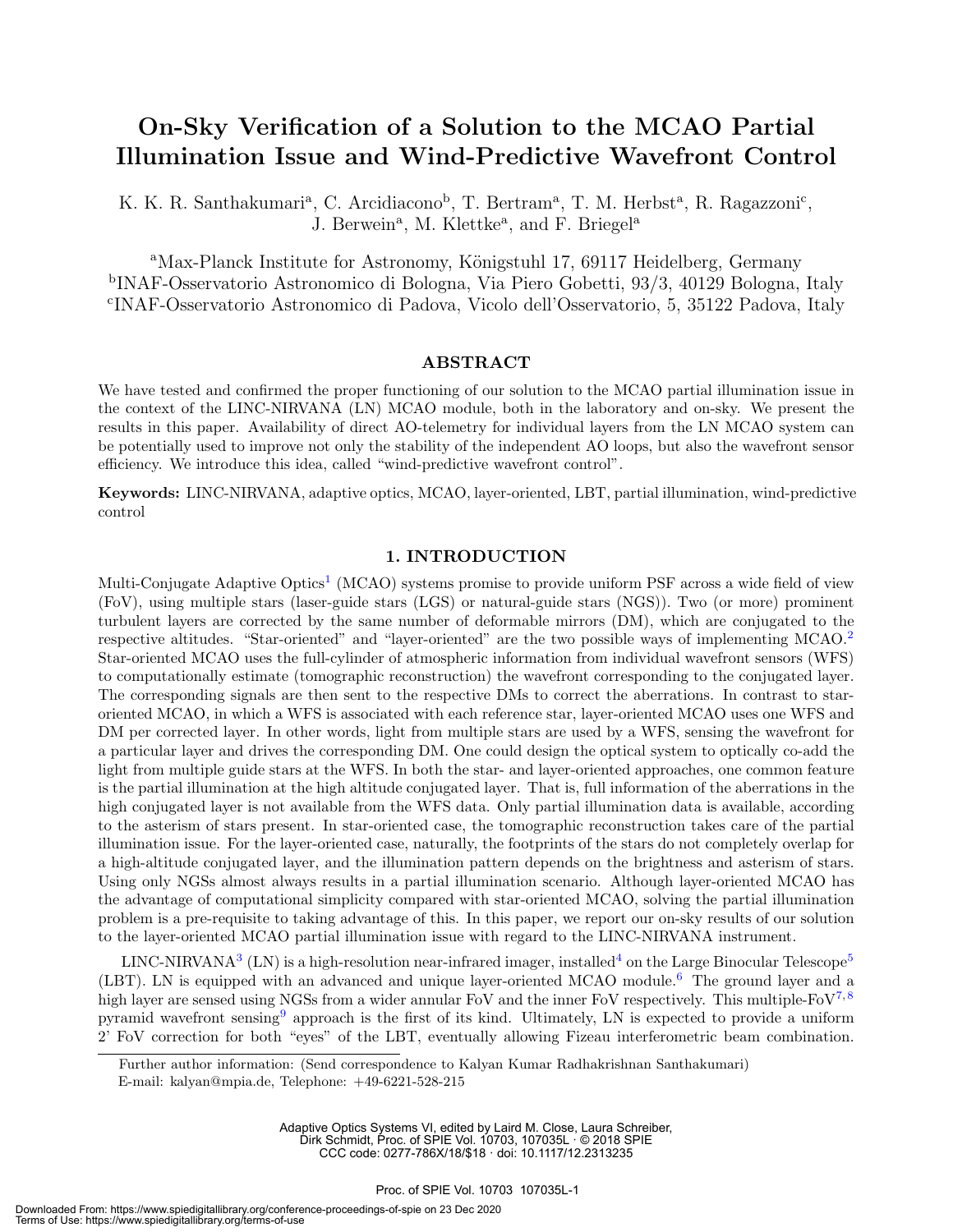Herbst et al.<sup>6</sup> explain in detail the LN optical path. An overview of the LN MCAO system appears in this paper<sup>6</sup> as well. The complex adaptive optics system and stringent requirements due to interferometry make the alignment of the components on the LN bench and each of the sub-systems a complicated task. The details of the alignment procedures, the problems we faced, and the solutions we found to overcome them can be found in references.10–12 Currently, LN is in commissioning at LBT, and on April 3, 2018, we declared formal 'First Light'.<sup>13</sup>

#### 2. THE PARTIAL ILLUMINATION ISSUE

#### 2.1 What is it and why is it important for LN?

The reference star light focused at the pin of a four-sided pyramid is split into four beams, forming four pupil images at the WFS CCD. Each of the illuminated pixels is typically associated to a respective sub-aperture of the pupil. Comparing the local fluxes in the four pupil images corresponding to the same sub-aperture gives the local tilt. Note that for the ground layer, the star footprints overlap perfectly. Therefore, the pupil images also overlap for stars from different directions, and optical co-addition increases the signal for each sub-aperture uniformly for the ground layer (the purple shaded region in Figure 1).



Figure 1. LN MCAO module concept: The ground layer is sensed using the purple NGSs from the 2'-6' annular FoV, and correction is done with the adaptive secondary mirror of the LBT. The high layer, conjugated to 7100m above the telescope pupil, is sensed by the yellow NGSs in the inner 2' diameter FoV. A commercial Xinetics DM on the LN bench corrects the aberrations sensed by the high layer WFS. Note that the yellow shaded region within the red circle denotes the metapupil, and the angle subtended by the green lines represent the 2' FoV.

For the high layer, the WFS and the respective DM are conjugated to 7100m above the telescope pupil (for LN). By optical design, the DM covers the footprints from any source within the 2' FoV. This area is called the metapupil (see yellow shaded region within the red circle in Figure 1). The diameter of the metapupil is about 1.5 times that of a single pupil. The modal base to reconstruct the wavefront is defined over the entire metapupil (or DM). Depending on the asterism and brightness of the guide stars, only a part of the metapupil or the aperture of the deformable mirror is illuminated (see Figure 2). The star footprints on the WFS are spatially decorrelated. The slopes in the illuminated regions can be directly measured. Reconstructing the wavefront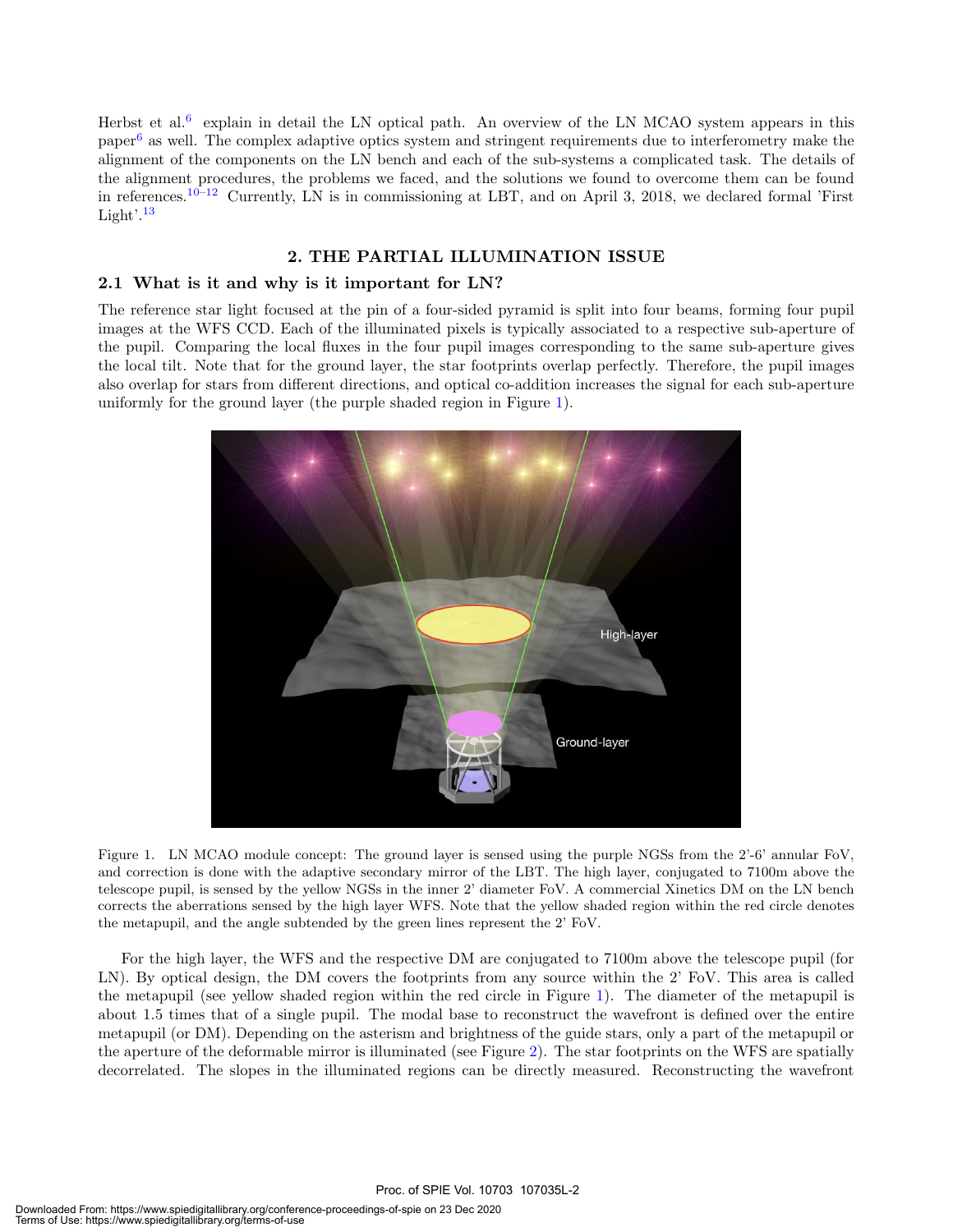within the entire metapupil, having information only from the partially illuminated region, and without wasting precious nighttime for calibration, is the crux of the partial illumination issue.



Figure 2. Left: Full illumination of the metapupil using 8 stars. Right: Partial illumination scenario, when only three stars are available. Note that, depending on the asterism of stars, their footprints illuminate different parts of the metapupil.

As the shape of the DM affects the science image, care has to be taken to not break the loop during an observation. Also, the PSF should be constant and uniform across the FoV. In the case of the LN MCAO system, the inner 2' FoV should be corrected. That is the metapupil region. Recall that the scaled version of the metapupil is imaged (i.e. conjugated) onto the DM. In order to fill the entire metapupil, in our case, eight well-distributed stars are required. Unfortunately, it is very rare to find 8 bright stars (brighter than ∼15 mag in R-band) within the 2' diameter FoV centered on the science target. Statistically speaking, the probability of finding stars with brightness greater than or equal to 12 mag and 15 mag within the 2' FoV in the galactic plane is 0.25 and 1.25, respectively.<sup>14</sup> This means that the chances of finding 4, 3, 2, and 1-star combinations within the 2' FoV brighter than 15 mag are 4%, 13%, 36%, and 71%, respectively. The corresponding chances of finding 3 and 2 star combinations brighter than 12 mag are 0.2%, and 3% respectively. Clearly, LN needs to address the partial illumination issue.

#### 2.2 How do we do it? - The solution.

Previous publications<sup>15–17</sup> describe the strategy, including the details of the experimental setup. Therefore, only the main points are summarised. As mentioned earlier, WFS CCD pixels represent the sub-apertures in the conjugated layer. A signal-to-noise ratio (SNR) threshold is used to decide if the pixel is illuminated or not, producing an illumination mask. The threshold value can be obtained from a look-up table, depending on the brightness of the acquired stars. Note that any illumination mask will be a subset of the full illumination mask (see Figure 3).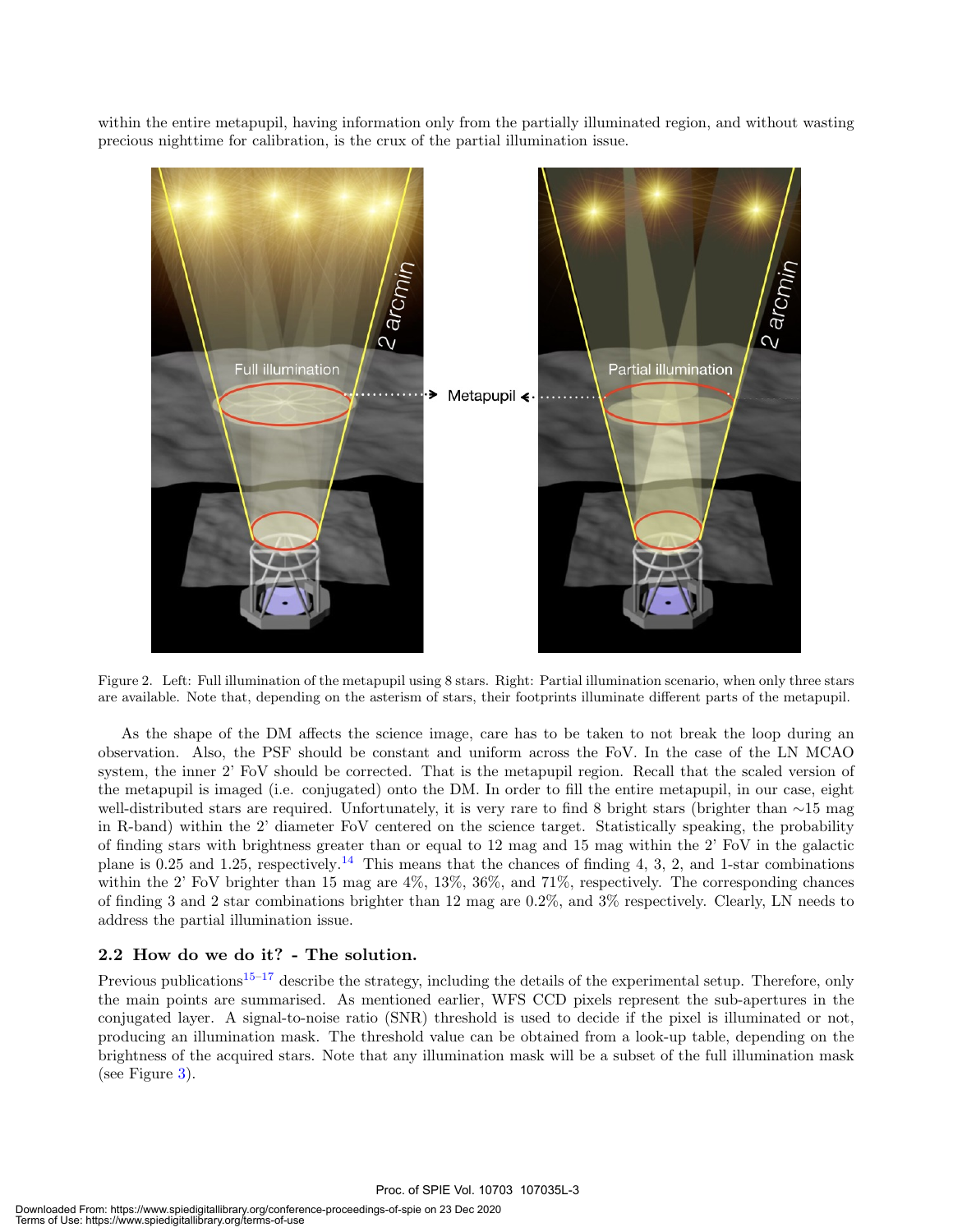

Figure 3. Images from the high layer WFS CCD. Left: Full illumination of the metapupil (magenta circle) using 8 stars. Right: An example of the partially illuminated metapupil, using three stars. Clearly, the partially illuminated sub-apertures are a subset of the fully illuminated ones. Note that a star footprint is an annulus rather than a disk. This is because there is a physical mask in the optical path to reduce background light noise coming from other sources in the FoV that are not acquired for wavefront sensing. This mask blocks less than 25% of the pupil.



Figure 4. A schematic example explaining the extraction of the daughter interaction matrix from the mother interaction matrix for 10 modes. On the left, the fully illuminated metapupil (52 sub-apertures) and the corresponding interaction matrix can be seen. On the right, the partially illuminated metapupil appears, along with the daughter interaction matrix extracted out of the mother and corresponding to only those rows that are illuminated (44 sub-apertures in this case).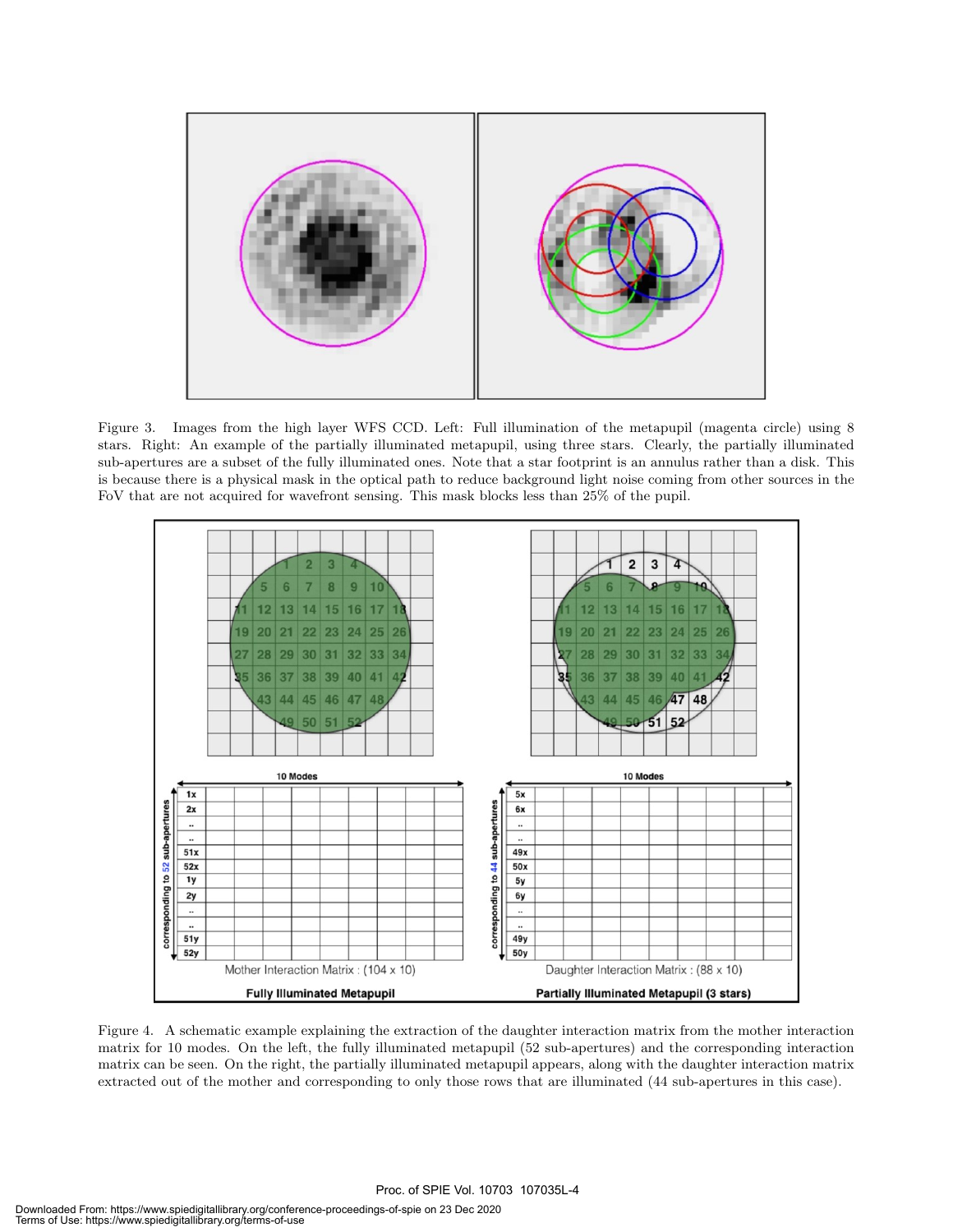The main basis of our solution comes from the fact that there is a one-to-one relation between the rows of the interaction matrix, representing the response of the sub-apertures to the defined modes of the modal basis, to the sub-apertures. Depending on the illuminated region, a new interaction matrix is extracted from the fully illuminated interaction matrix for the current derotation angle (see Figure 4 for a schematic example). We name the fully illuminated interaction matrix the "mother" interaction matrix and the reduced, partially illuminated one, the "daughter" interaction matrix. Calibrating the mother interaction matrices is a very important step, which has been explained in previous publications.<sup>17, 18</sup>

Since LBT is an alt-azimuth telescope, LN has to deal with changing parallactic angles while the science target is tracked on sky. Therefore, each wavefront sensor is equipped with derotation mechanisms between the DM and the WFS. The derotation changes the mapping between the actuator pattern on the DM and the sub-apertures on the WFS. This necessitates uploading of the appropriate reconstruction matrix on-the-fly, depending on the derotator angle. We upload a reconstruction for every 1<sup>°</sup> sky rotation. However, due to the derotator, the position of the stars do not change at the pin of the pyramids. Therefore, the illumination mask does not change as the derotator rotates.

This solution was rigorously tested in the laboratory under multiple partial illumination scenarios involving a varying number of reference stars. The results confirmed the validity of the solution and was ready to be tested on-sky.15, <sup>17</sup>

#### 2.3 On-sky results

LN was installed on LBT in September 2016. Following a few technical runs and pre-commissioning runs, we had our first commissioning run in March 2017, during which we commissioned one of the two ground layer WFSs. With the second (June 2017) and third (January 2018) runs, we tried commissioning the high layer WFS. The high layer loop could not be closed for more than 7 modes. We determined that the problem was the moving WFS CCD as the telescope tracks the science target. Note that LN moves with the telescope, and the WFS CCDs are not in a gravity-invariant configuration. The movement of the WFS CCD causes mis-registration between the sub-apertures and actuator positions. In other words, the optical conjugation varies slightly. The solution is a CCD tracking algorithm that tracks the optical conjugation and registration in real-time. This was successfully tested during the fourth commissioning run (April 2018). For the first time, both ground and high layer loops could be stably closed with a reasonable number of modes. This also provided considerable improvement of the science image, and we declared LN MCAO First Light!

Figure 5 shows the first on-sky verification (and LN MCAO First Light) of our solution to the partial illumination issue. In this case, there are 5 high layer stars illuminating the metapupil. We were able to close the high layer loop stably with 40 modes, starting from a stable ground layer corrected wavefront. The real-time extraction of the daughter interaction matrix from the respective mother interaction matrix corresponding to the derotation angle and uploading of the estimated reconstructor for every 1<sup>°</sup> sky rotation was successfully tested. We were also able to perform MCAO for another target, which had 2 ground- and 2 high layer stars with similar magnitudes. However, the performance was not as good. Previous laboratory tests showed better correction at the high layer with increasing number of illuminated sub-apertures. In upcoming commissioning runs, including one in June 2018, we will acquire more data for various other asterisms.

#### 3. WIND-PREDICTIVE WAVEFRONT CONTROL

Taylor's frozen flow hypothesis (TFFH) states two important points about the temporal evolution of the atmosphere. First, the refractive index variations are concentrated in distinct layers and stay spatially stable through time. Second, these layers are blown by the wind, leading to a translation of the phase aberration across the pupil. In other words, the atmosphere structure at a definite layer can be considered frozen in time as far as the radiation is concerned and is just laterally translated by the wind (at least for the relevant timescale, which is ∼ 1 second for an 8-m telescope). TFFH has been experimentally confirmed<sup>19,20</sup> and the strength of the frozen-flow19, <sup>20</sup> measured for various sites. If there is frozen-flow, the information about the wind derived from the AO telemetry may be used to improve the efficiency, and compensate the time delays within the system.

The first step would be to estimate the wind vector for the layer of interest. Each of the layers may have a different wind speed and direction, which in turn may also evolve during the night. For a layer-oriented MCAO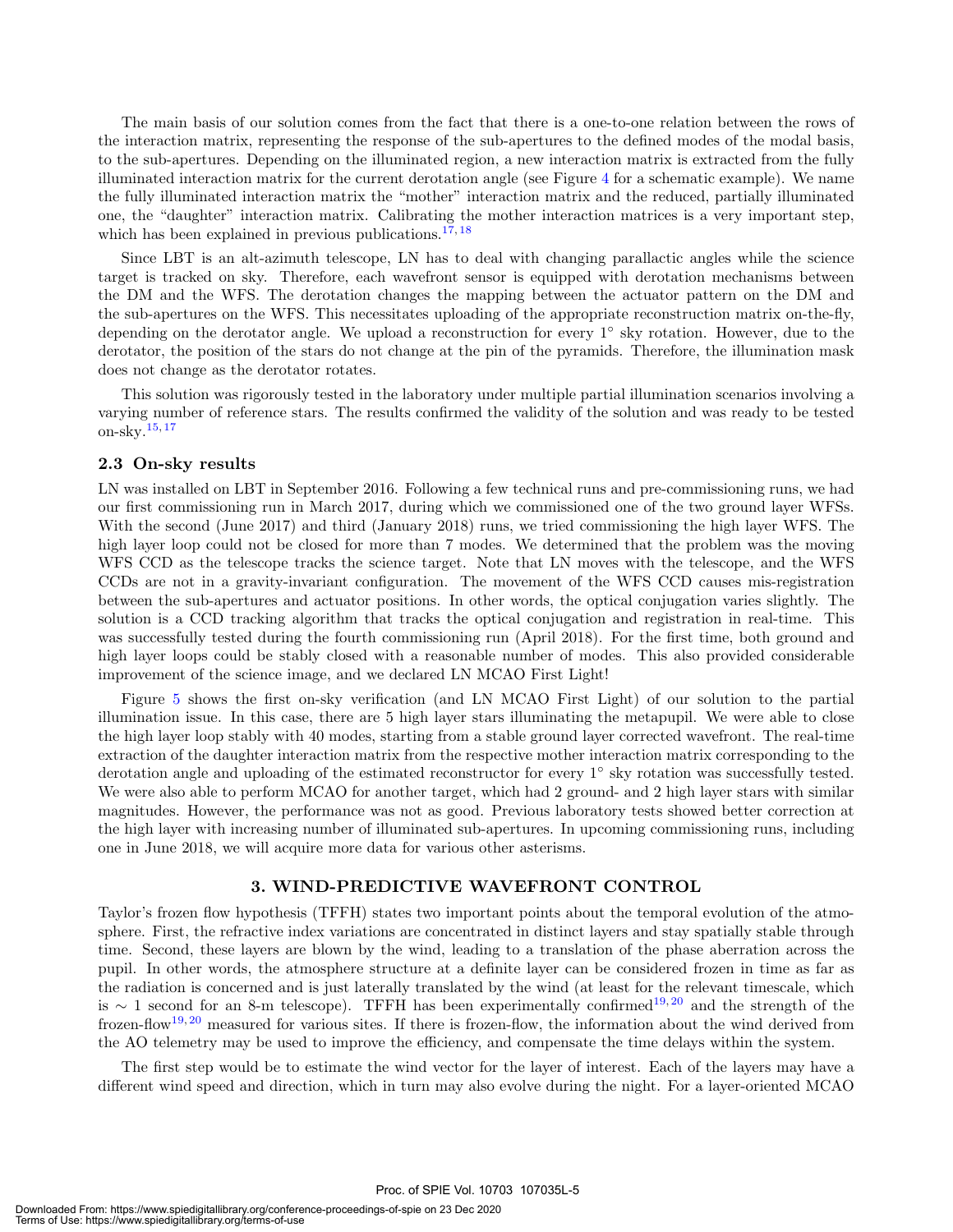

Figure 5. LN MCAO First Light! On 3 April 2018, LN successfully achieved MCAO with expected performance for the first time ever. Four ground layer stars and five high layer stars were acquired using the respective WFSs. While 50 Karhunen-Loéve (KL) modes were closed by the ground layer WFS, 40 KL modes were closed at the high layer WFS. Open loop seeing of 0.35" in the K' band (visible seeing of 0.7") was reduced to 0.16" once the ground layer was closed. high layer correction reduced this to 0.073". Note that the theoretical diffraction limit for K-band is 0.057". The brightness of the stars varied between 8.4 mag to 11.0 mag in R-band. The Strehl ratio improved from 2.5% to 24%. The best performance we anticipate in K-band is 40%. The open loop image is stretched by a factor of 10 for visibility. Clearly, the high layer metapupil was only partially illuminated, demonstrating an on-sky verification of our solution to the partial illumination issue.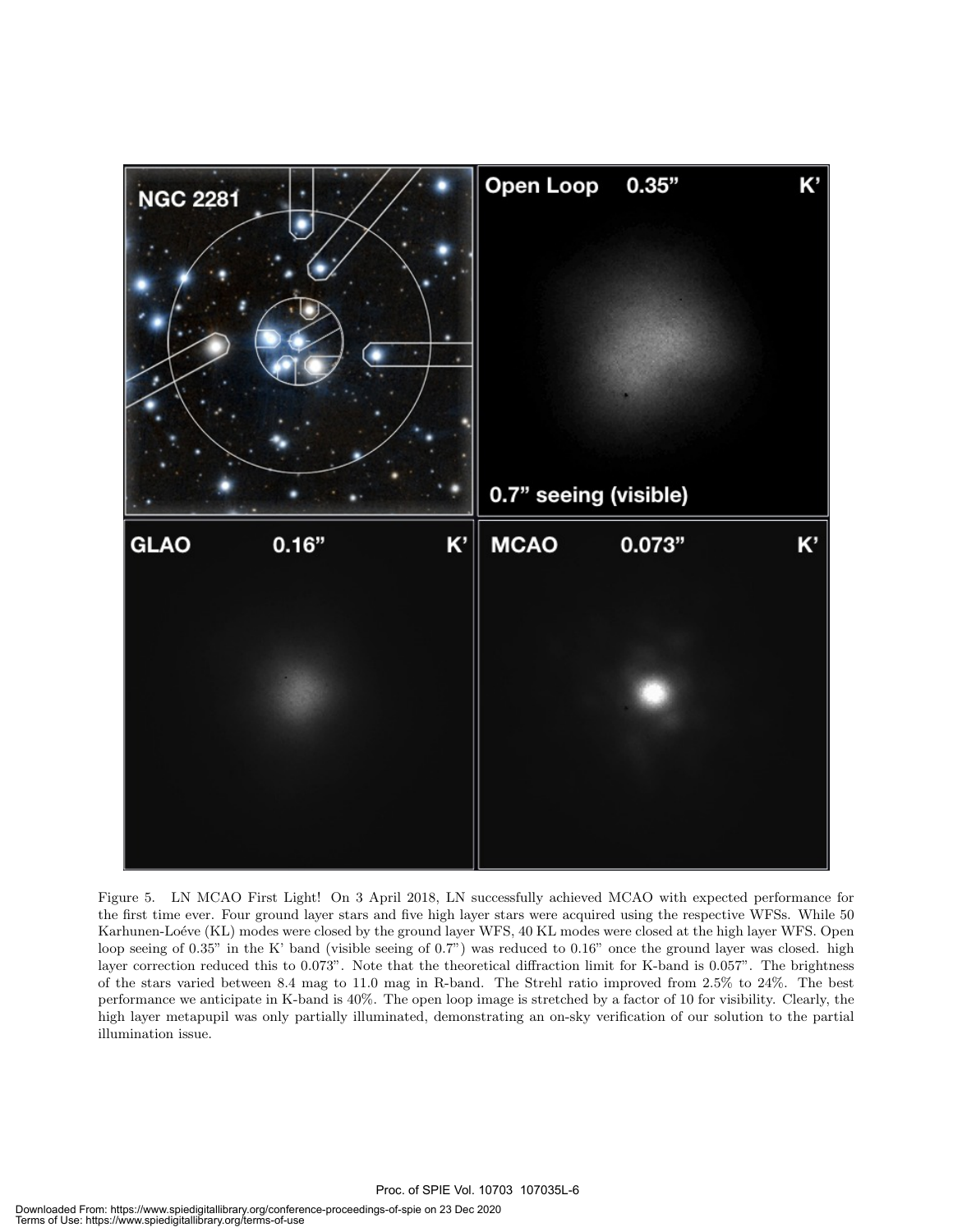

Figure 6. Virtually filling sub-apertures using wind-predictive wavefront control on the high layer loop. Left: The partially illuminated metapupil can be seen. The yellow shaded regions represent the non-illuminated sub-apertures. Right: A favourable wind direction (blue arrow) allows us to virtually fill in some of the non-illuminated sub-apertures, represented by the green shaded regions.

system, like LN, direct AO telemetry is available for the conjugated layers. Therefore, the wind vector can be directly retrieved from the WFS data. This saves significant computational time, which would be necessary for tomographic reconstruction.

We also expect performance gains in closed-loop operation of LN by implementing the wind-predictive wavefront control. For the high layer loops, wind-predictive control can improve the partial illumination situation. If the wind is in a favourable direction, some or many of the non-illuminated sub-apertures may be virtually illuminated (see Figure 6). Another advantage will be an increase in the effective exposure time at the WFS CCDs, thereby providing larger SNR.

Currently, we are studying wind-predictive wavefront control for the LN AO system, and hope to implement and test it in the coming months.

#### 4. CONCLUSION

We have verified on-sky our solution to the MCAO partial illumination issue, in the context of the LN MCAO system. In upcoming runs, we will be testing it further and will collect more data. We propose wind-predictive wavefront control for the LN MCAO system, which will make use of the direct availability of AO telemetry. We also anticipate that wind-predictive wavefront control will mitigate the effect of partial illumination, given a favourable wind direction.

#### ACKNOWLEDGMENTS

The authors express their sincere gratitude to the LBT mountain crew for their continuing support and dedication, which made our remote and on-site activities very smooth and effective.

#### REFERENCES

- [1] Beckers, J. M., "Detailed compensation of atmospheric seeing using multiconjugate adaptive optics.," in  $[Active telescope systems]$ , Roddier, F. J., ed., *Proc. SPIE* 1114, 215–217 (Sept. 1989).
- [2] Nicolle, M., Fusco, T., Michau, V., Rousset, G., and Beuzit, J.-L., "Optimization of star-oriented and layeroriented wavefront sensing concepts for ground layer adaptive optics," J. Opt. Soc. Am. A 23, 2233–2245 (Sep 2006).
- [3] Herbst, T. M., Ragazzoni, R., Bertram, T., Bizenberger, P., Briegel, F., Hofferbert, R., and K¨urster, M., "LINC-NIRVANA at LBT: final preparations for first light," in [Ground-based and Airborne Instrumentation for Astronomy VI], Proc. SPIE 9908, 99080N (Aug. 2016).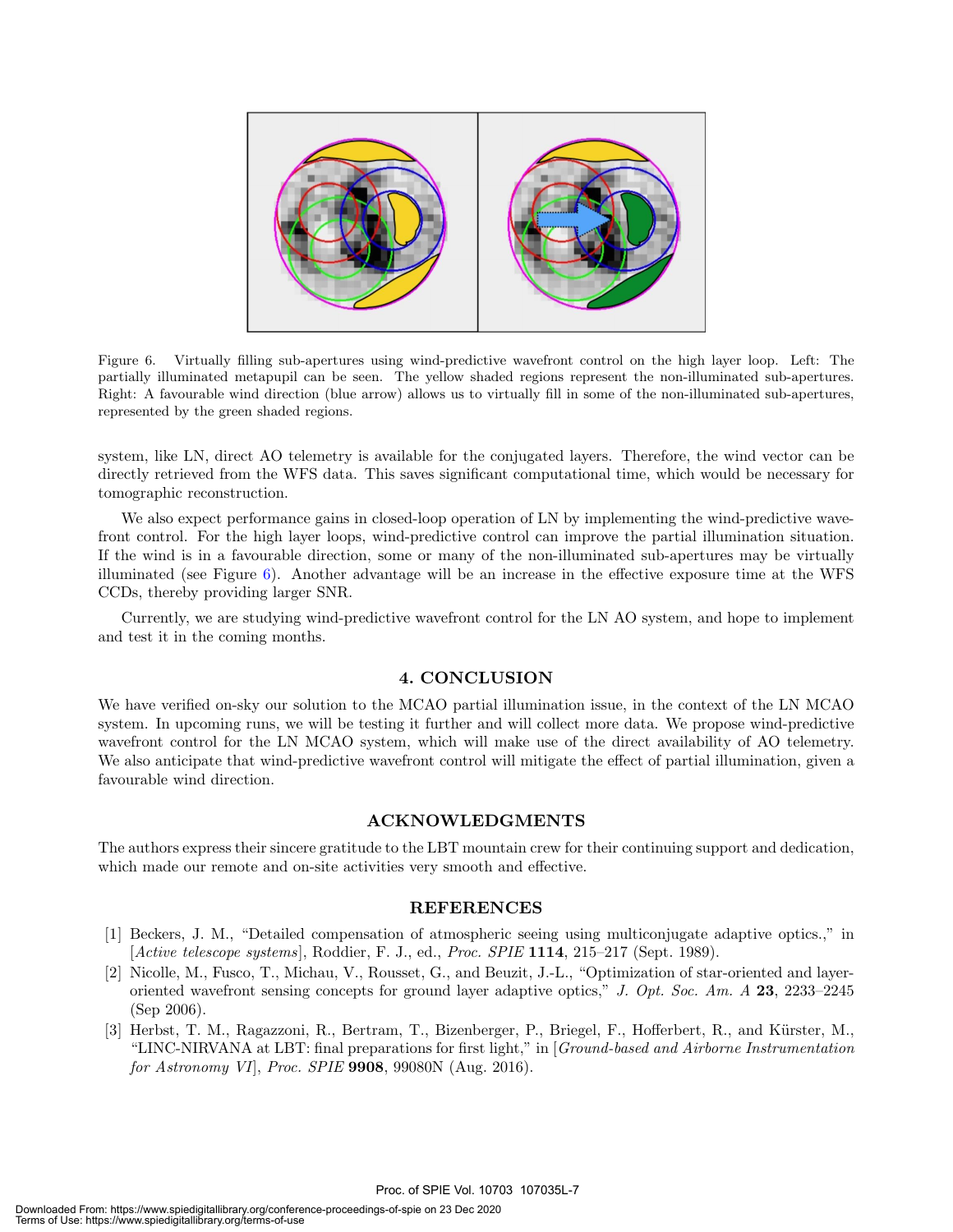- [4] Herbst, T. M., Ragazzoni, R., Bertram, T., Bizenberger, P., Arcidiacono, C., Briegel, F., Klettke, M., Santhakumari, K. K. R., Viotto, V., Bergomi, M., and Marafatto, L., "Installation and commsissioning of the LINC-NIRVANA near-infrared MCAO imager on LBT," This conference (2018).
- [5] Hill, J. M., Ashby, D. S., Brynnel, J. G., Christou, J. C., Little, J. K., Summers, D. M., Veillet, C., and Wagner, R. M., "The Large Binocular Telescope: binocular all the time," in [Ground-based and Airborne Telescopes V], 9145, 914502 (July 2014).
- [6] Herbst, T. M., Arcidiacono, C., Bertram, T., Bizenberger, P., Briegel, F., Hofferbert, R., Kürster, M., and Ragazzoni, R., "MCAO with LINC-NIRVANA at LBT: preparing for first light," in [Adaptive Optics Systems V], Proc. SPIE 9909, 99092U (July 2016).
- [7] Farinato, J., Ragazzoni, R., Arcidiacono, C., Brunelli, A., Dima, M., Gentile, G., Viotto, V., Diolaiti, E., Foppiani, I., Lombini, M., Schreiber, L., Bizenberger, P., De Bonis, F., Egner, S., Gässler, W., Herbst, T., Kürster, M., Mohr, L., and Rohloff, R. R., "The Multiple Field of View Layer Oriented wavefront sensing system of LINC-NIRVANA: two arcminutes of corrected field using solely Natural Guide Stars," in [Adaptive *Optics Systems*, **7015**, 70155J (July 2008).
- [8] Ragazzoni, R., Diolaiti, E., Farinato, J., Fedrigo, E., Marchetti, E., Tordi, M., and Kirkman, D., "Multiple field of view layer-oriented adaptive optics. Nearly whole sky coverage on 8 m class telescopes and beyond," Astronomy and Astrophysics 396, 731–744 (Dec. 2002).
- [9] Ragazzoni, R., "Pupil plane wavefront sensing with an oscillating prism," Journal of Modern Optics 43, 289–293 (Feb. 1996).
- [10] Marafatto, L., Bergomi, M., Brunelli, A., Dima, M., Farinato, J., Farisato, G., Lessio, L., Magrin, D., Ragazzoni, R., Viotto, V., Bertram, T., Bizenberger, P., Brangier, M., Briegel, F., Conrad, A., De Bonis, F., Herbst, T., Hofferbert, R., Kittmann, F., Kürster, M., Meschke, D., Mohr, L., and Rohloff, R.-R., "Aligning a more than 100 degrees of freedom wavefront sensor," in [Adaptive Optics Systems III], 8447, 84476F (July 2012).
- [11] Radhakrishnan Santhakumari, K. K., Marafatto, L., Bergomi, M., Viotto, V., Farinato, J., Ragazzoni, R., Herbst, T., Bertram, T., Dima, M., Bizenberger, P., Briegel, F., Kittmann, F., Mohr, L., and Magrin, D., "Ground layer correction: the heart of LINC-NIRVANA," in  $[Adaptive \; Optics \; Systems \; IV]$ , **9148**, 91482R (July 2014).
- [12] Moreno-Ventas, J., Bizenberger, P., Bertram, T., Radhakrishnan, K. K., Kittmann, F., Baumeister, H., Marafatto, L., Mohr, L., and Herbst, T., "Final integration and alignment of LINC-NIRVANA," in [Groundbased and Airborne Instrumentation for Astronomy VI], 9908, 99082Y (Aug. 2016).
- [13] Herbst, T. M., Ragazzoni, R., Bertram, T., Bizenberger, P., Arcidiacono, C., Briegel, F., Klettke, M., Santhakumari, K. K. R., Viotto, V., Bergomi, M., and Marafatto, L., "Commissioning multi-conjugate adaptive optics with LINC-NIRVANA on LBT," This conference (2018).
- [14] Arcidiacono, C., Diolaiti, E., Ragazzoni, R., Farinato, J., and Vernet-Viard, E., "Sky coverage for layeroriented MCAO: a detailed analytical and numerical study," in  $[Advancements \, in \, Adaptive \, Optics]$ , 5490, 563–573 (Oct. 2004).
- [15] Santhakumari, K. K. R., Arcidiacono, C., Bertram, T., Berwein, J., Herbst, T. M., and Ragazzoni, R., "Solving the MCAO partial illumination issue and laboratory results," in  $[Adaptive Optics Systems V]$ , 9909, 99096M (July 2016).
- [16] Bertram, T., Kumar Radhakrishnan Santhakumari, K., Marafatto, L., Arcidiacono, C., Berwein, J., Ragazzoni, R., and Herbst, T. M., "Wavefront sensing in a partially illuminated, rotating pupil," in [Adaptive Optics Systems IV], 9148, 91485M (Aug. 2014).
- [17] Santhakumari, K. K. R., [Maximizing the Science Returns of the LINC-NIRVANA Multi-conjugated Adaptive Optics System], Ruperto-Carola-University of Heidelberg (2017).
- [18] Arcidiacono, C., Santhakumari, K. K. R., Herbst, T. M., Ragazzoni, R., Bertram, T., Briegel, F., Klettke, M., Viotto, V., Bergomi, M., and Marafatto, L., "The calibration procedure of the LINC-NIRVANA ground and high layer wavefront sensors," This conference (2018).
- [19] Guesalaga, A., Neichel, B., Cortés, A., Béchet, C., and Guzmán, D., "Using the Cn2 and wind profiler method with wide- field laser-guide-stars adaptive optics to quantify the frozen- flow decay," Monthly Notices of the RAS 440, 1925–1933 (May 2014).